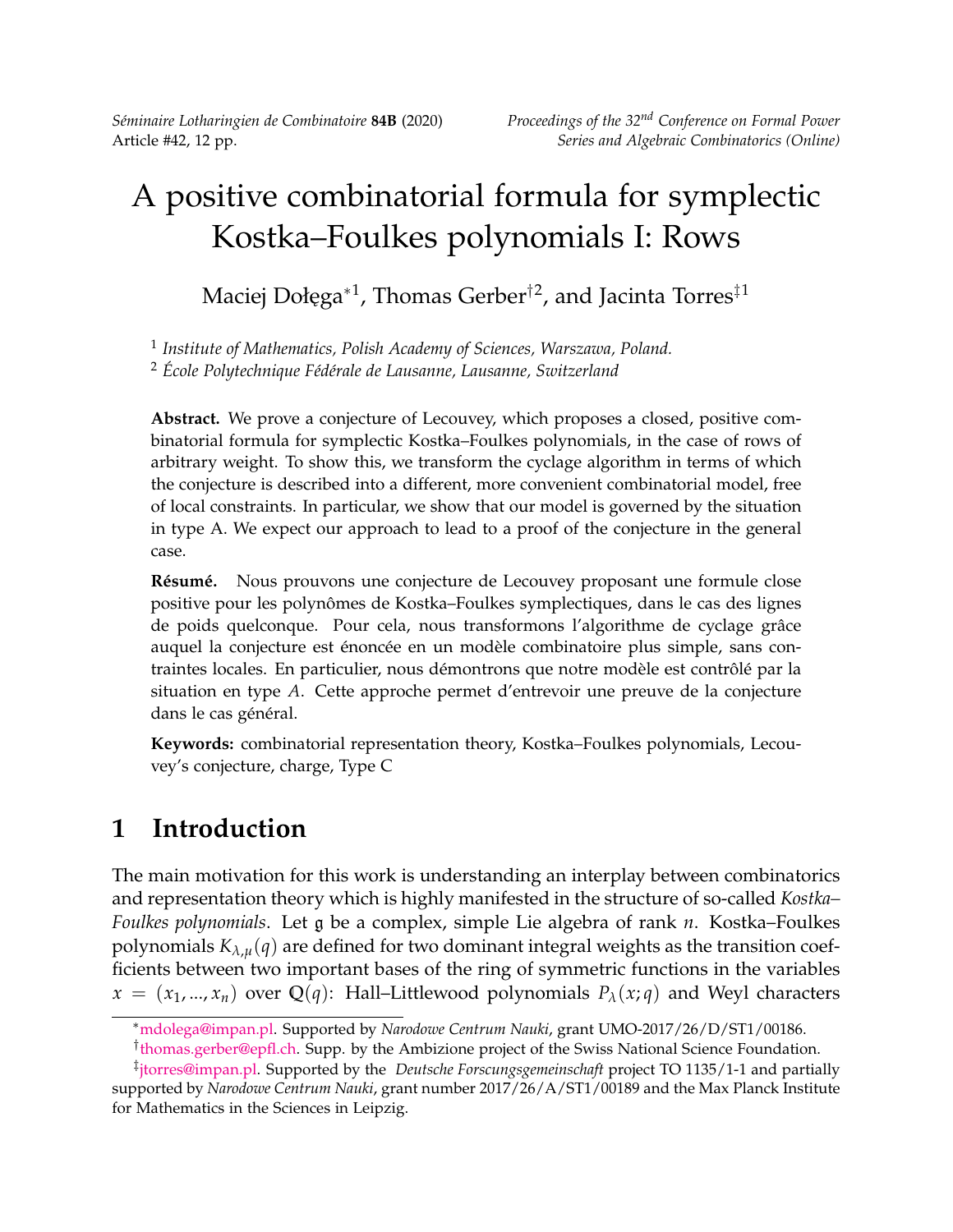*χµ*(*x*). They are *q*-analogues of weight multiplicities [\[5\]](#page-11-0), affine Kazhdan–Lusztig polynomials [\[11,](#page-11-1) [5\]](#page-11-0), and appear in various other situations in geometric and combinatorial representation theory (see [\[14\]](#page-11-2) and references therein). We refer the reader to [\[2\]](#page-11-3) for a precise definition of Kostka–Foulkes polynomials and recommend [\[14\]](#page-11-2) as a thorough reference.

Due to their interpretation as Kazhdan–Lusztig polynomials, we know that Kostka– Foulkes polynomials have nonnegative integer coefficients. This fact leads to one of the most important unsolved problems in combinatorial representation theory:

<span id="page-1-0"></span>**Problem 1.1.** Find a set  $\mathcal{T}(\lambda,\mu)$  and a combinatorial statistic ch :  $\mathcal{T}(\lambda,\mu) \to \mathbb{Z}_{\geq 0}$  such that the Kostka–Foulkes polynomial  $K_{\lambda,\mu}(q)$  is the generating function of  $\mathcal{T}(\lambda,\mu)$  with respect to ch. In other words find  $\mathcal{T}(\lambda,\mu)$  and ch such that

<span id="page-1-1"></span>
$$
K_{\lambda,\mu}(q) = \sum_{T \in \mathcal{T}(\lambda,\mu)} q^{\text{ch}(T)}.
$$
\n(1.1)

Since  $K_{\lambda,\mu}(q)$  are *q*-deformations of weight multiplicities then  $\#\mathcal{T}(\lambda,\mu) = K_{\lambda,\mu}(1)$  is the dimension of the *µ*-weight space of the irreducible, finite dimensional g-module of highest weight *λ*. In particular, in order to tackle [Problem 1.1](#page-1-0) and find an appropriate set  $\mathcal{T}(\lambda,\mu)$ , it seems natural to seek for an object which parametrizes the aforementioned *µ*-weight space of the irreducible, finite dimensional g-module of highest weight *λ*. This approach turned out to be very succesful in type  $A_{n-1}$ , that is when  $\mathfrak{g} = \mathfrak{sl}(n, \mathbb{C})$ . In this case dominant integral weights are identified with partitions of at most *n* − 1 parts, and a natural candidate for  $\mathcal{T}(\lambda,\mu)$  is the set  $SST(\lambda,\mu)$  of semistandard Young tableaux of shape  $\lambda$  and weight  $\mu$ . In this context, Foulkes conjectured the existence of such a statistic [\[3\]](#page-11-4), which was explicitly found by Lascoux and Schützenberger [\[7\]](#page-11-5). They called their statistic *charge* (which explains our abbreviation ch used also in the general context of arbitrary type) and established the celebrated formula of [Problem 1.1](#page-1-0) in type A*n*−1. A thorough introduction to Kostka–Foulkes polynomials in type A*n*−<sup>1</sup> and the charge statistic from a purely combinatorial point of view is carried out in [\[12\]](#page-11-6). We refer the reader to  $[1]$  for a beautiful exposition and proof of  $(1.1)$ , which makes use of a recursive formula for computing Kostka–Foulkes polynomials due to Morris [\[13\]](#page-11-7).

In this work, we focus on [Problem 1.1](#page-1-0) for type C*n*, that is, in case of the symplectic Lie algebra  $\mathfrak{g} = \mathfrak{sp}(2n, \mathbb{C})$ . To the best of our knowledge this is the only case of [Problem 1.1](#page-1-0) having an explicit conjectural solution, which was formulated by Lecouvey in [\[9\]](#page-11-8). In this case, the dominant integral weights  $\lambda$ ,  $\mu$  can again be identified with partitions of at most *n* parts. The candidate for the set  $\mathcal{T}(\lambda, \mu)$  which features in Lecouvey's conjecture is the set of *symplectic tableaux*, which we will denote by  $\text{SympTab}_n(\lambda, \mu)$ , and which are also known as Kashiwara–Nakashima tableaux [\[4\]](#page-11-9). These are defined to be semistandard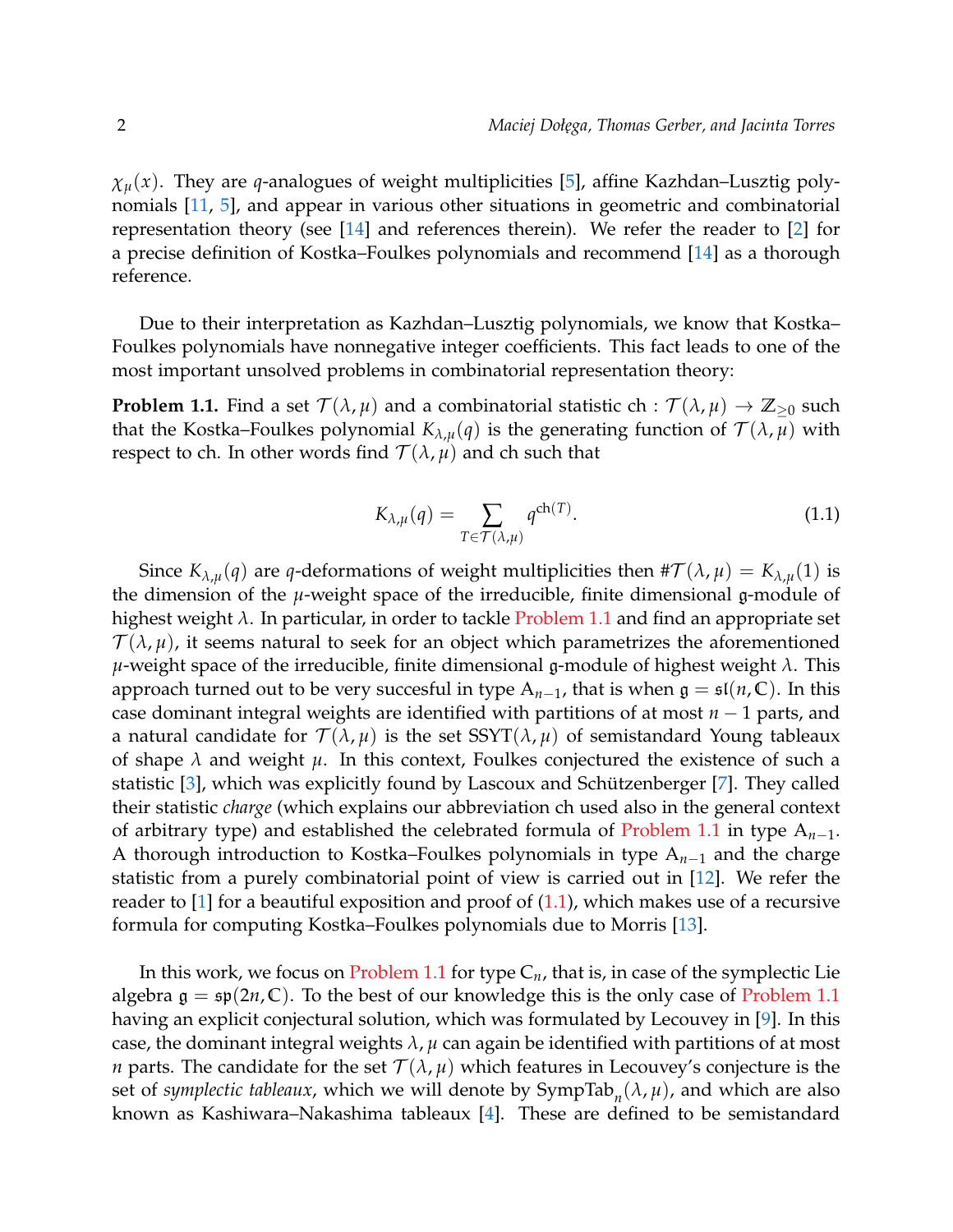Young tableaux with some additional constraints (see [\[9\]](#page-11-8)) and entries in the ordered alphabet

$$
\mathcal{C}_n = \{ \overline{n} < \cdots < \overline{1} < 1 < \cdots < n \},
$$

such that the shape of a tableau is given by  $\lambda$  and its weight by  $\mu$ . Here, the weight of a tableau with entries in  $C_n$  is defined slightly differently than the weight of a tableau of type  $A_{n-1}$  and is given by the vector  $(a_{\overline{n}},...,a_{\overline{1}})$ , where  $a_{\overline{i}}$  is the difference between the number of occurrences of  $\overline{i}$ 's and  $\overline{i}$ 's in *T*. Lecouvey defined a charge statistic ch<sub>*n*</sub>: SympTab $_n(\lambda, \mu) \to \mathbb{Z}_{\geq n}$  by analogy with the situation in type  $A_{n-1}$ , which makes use of the column insertion of a letter into a semistandard tableau. See the full version of this work [\[2\]](#page-11-3) or [\[9\]](#page-11-8) for more details.

Before we describe Lecouvey's conjectural solution to [Problem 1.1](#page-1-0) involving cyclage it is worth mentioning that a solution to [Problem 1.1](#page-1-0) in type  $C_n$  in the weight zero case has been given recently in [\[10,](#page-11-10) Theorem 6.13], using the combinatorial model for  $\mathcal{T}(\lambda,\mu)$  in terms of the so-called King tableaux introduced in [\[6\]](#page-11-11). However, this relies on an interpretation of the Kostka–Foulkes polynomials in terms of generalized exponents which only holds in this special case of weight zero, so that there is little hope to tackle the general weight case with this approach.

#### **1.1 Main result and methodology**

In order to define the statistic  $ch_n : SympTab_n(\lambda, \mu) \to \mathbb{N}$  and formulate his conjecture, Lecouvey used a symplectic version of column insertion, which he introduced in [\[8\]](#page-11-12), to define a symplectic cyclage operation  $Cyc<sub>C</sub>$  which transforms a symplectic tableau  $T \in \text{SympTab}_n$  into a symplectic tableau  $\text{Cyc}_{\text{C}}(T) \in \text{SympTab}_m$  for  $m \geq n$ . The statistic ch<sub>n</sub> is defined as follows. Let  $T \in \text{SympTab}_n$  be a symplectic tableau. In [\[9\]](#page-11-8), Lecouvey showed that there exists a non-negative integer  $m$  such that  $Cyc_C^m(T)$  is a column  $C(T)$ of weight zero. We denote by *m*(*T*) the smallest non-negative integer with this property. For a symplectic column *C* of weight zero we set  $E_C = \{i \geq 1 | i \in C, i+1 \notin C\}$ . The charge of *C* is defined by

$$
ch_n(C) = 2\sum_{i \in E_C} (n-i),
$$

and the charge of an arbitrary symplectic tableau *T* is defined by

$$
ch_n(T) = m(T) + ch_n(C(T)).
$$

Lecouvey [\[9\]](#page-11-8) conjectured the following solution of [Problem 1.1](#page-1-0) in type C*n*:

<span id="page-2-0"></span>**Conjecture 1.2.** *Let µ*, *λ be partitions with at most n parts. Then*

$$
K_{\lambda,\mu}^{C_n}(q) = \sum_{T \in \text{SympTab}_n(\lambda,\mu)} q^{\text{ch}_n(T)}.
$$
\n(1.2)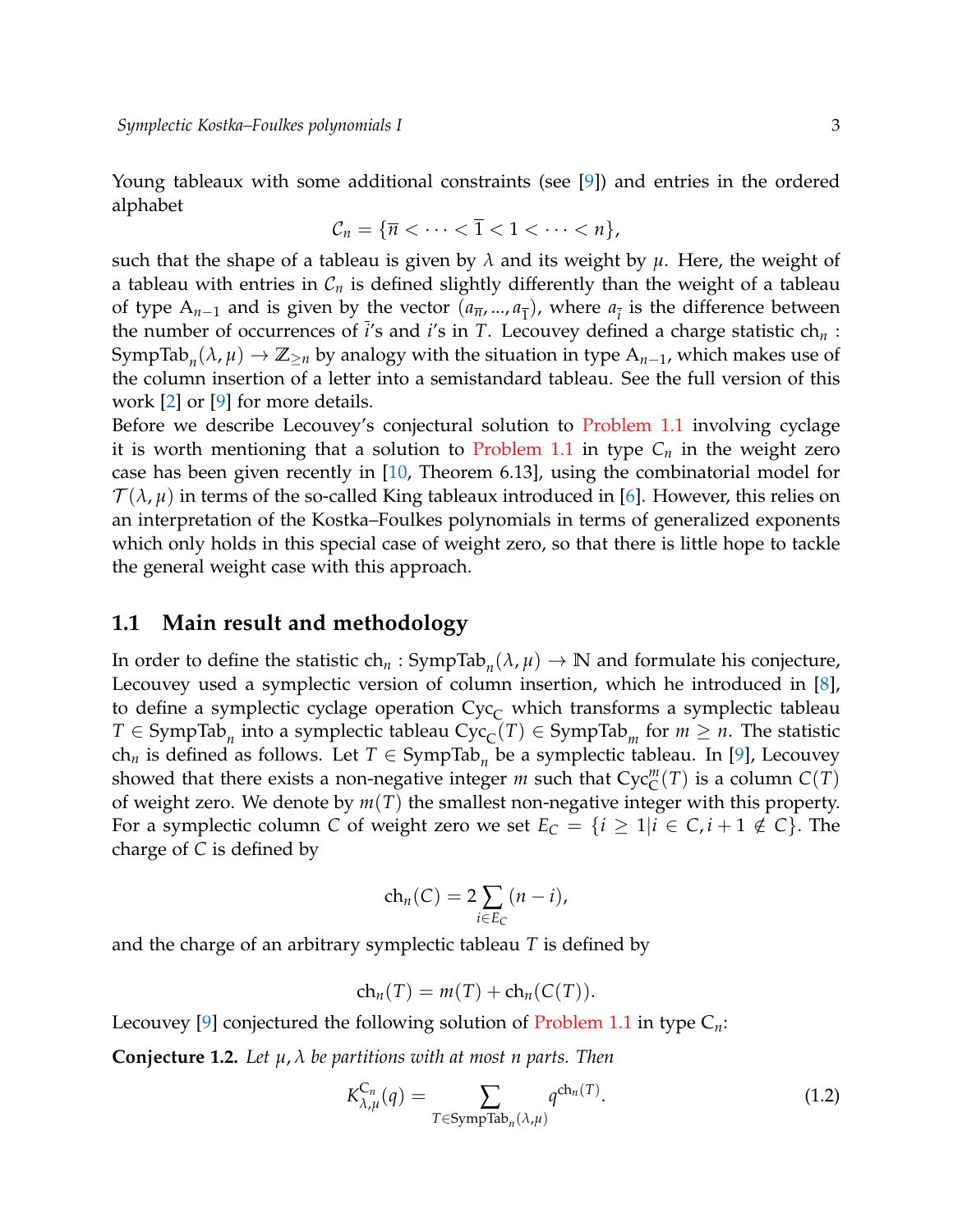Our main result reads as follows.

<span id="page-3-0"></span>**Theorem 1.3.** Let  $\lambda = (p)$  and  $\mu = (\mu_{\overline{n}}, \ldots, \mu_{\overline{1}})$  be an arbitrary partition. Then [Conjeture 1.2](#page-2-0) *holds true:*

$$
K_{\lambda,\mu}^{C_n}(q) = \sum_{T \in \text{SympTab}_n(\lambda,\mu)} q^{\text{ch}_n(T)}.
$$

A pivotal point in our methodology, and one which we expect will have impact on the study of the general case of [Conjeture 1.2,](#page-2-0) is a reformulation of Lecouvey's construc-tion in the setting of [Theorem 1.3](#page-3-0) by providing a new algorithm to compute  $\text{Cyc}_{\text{C}}^k(T)$ for arbitrary integer *k*. The big advantage of our approach is that in [Algorithm 2,](#page-7-0) which completes this task, we are able to eliminate local constraints which appear in the original construction in two different contexts:

- we need to compute  $Cyc_C^{k-1}(T)$  in order to compute  $Cyc_C^k(T)$ ;
- for each column of Cyc*k*−<sup>1</sup> C (*T*), we need to insert boxes recursively into consecutive subcolumns of size 2.

In order to eliminate the second constraint we give a formula for inserting an entry into a whole column at once, which is given by [\[2,](#page-11-3) Proposition 3.3]. Although more technical in appearance, our new definition allows us to have a full grasp of the symplectic cyclage procedure. We show in [Proposition 2.5](#page-9-0) that for a partition  $\lambda = (p)$  which consists of one row and for an arbitrary partition  $\mu$  the symplectic tableau  $\text{Cyc}_{\text{C}}^k(T)$ , where  $T \in \text{SympTab}_n(\lambda, \mu)$ , is given by [Algorithm 2.](#page-7-0) The main philosophy of [Algorithm 2](#page-7-0) is that in order to compute  $\mathrm{Cyc}^k_\mathbb{C}(T)$ , it is enough to only apply  $\mathrm{Cyc}_\mathbb{A}$  to certain standard Young tableaux and then apply a very simple function which changes the entries of the outcome.

As an application, we are able to compute ch*n*(*T*) directly from *T* and, using a simple recurrence for Hall–Littlewood polynomials of type C proved by Lecouvey in [\[9,](#page-11-8) Theorem 3.2.1.], we deduce [Theorem 1.3.](#page-3-0) We believe that our strategy might lead us to the solution of [Conjeture 1.2](#page-2-0) in the full generality. Indeed, the restriction  $\lambda = (p)$  is due to the fact that symplectic tableaux of row shape coincide with semistandard tableaux with entries in the alphabet  $C_n$  (see [Proposition 1.4\)](#page-4-0). In particular, there exists a unique standard tableau of shape  $(p)$ , and [Algorithm 2](#page-7-0) consists in applying  $Cyc_A$  multiple times to this unique tableau. It seems likely that in the more general case there exists a "right" labelling of the boxes of any symplectic tableau *T* of arbitrary shape, such that a very similar procedure could be followed to compute  $Cyc_C^k(T)$  and therefore  $ch_n$ . So far, this question remains open and we will be investigating this question in the future. The full version of this work, [\[2\]](#page-11-3), which contains the full proofs of all the results presented in this extended abstract, will be submitted elsewhere.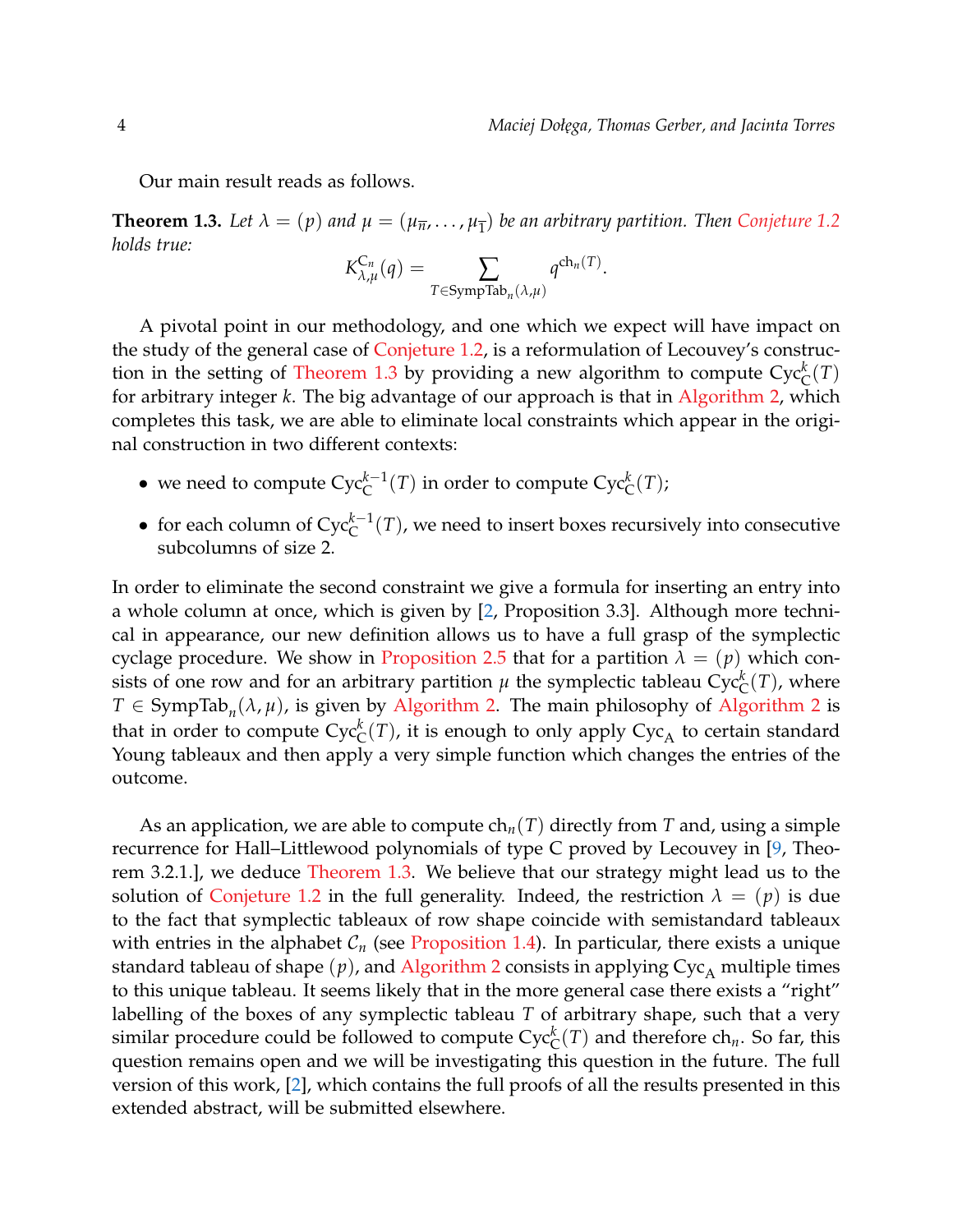#### **1.2 Notation**

*A composition*  $\alpha$  ⊨ *n* of size  $n \in \mathbb{Z}_{\geq 0}$  is a sequence of non-negative integers  $\alpha$  :=  $(\alpha_1, \alpha_2, ...) \in \mathbb{Z}_{\geq 0}^{\mathbb{Z}_{\geq 0}}$  $\sum_{i=0}^{\infty}$  such that  $\sum_{i} \alpha_i = n$  and such that  $\alpha_i = 0$  implies that  $\alpha_{i+1} = 0$ for any  $i \in \mathbb{Z}_{>0}$  In particular, there are only finitely many non-zero  $\alpha_i$  and we denote their number by  $\ell(\alpha)$  calling it the *length* of composition  $\alpha$ . We will also use the notation  $|\alpha| = n$ . A *partition* is a composition with non-decreasing entries. We denote the set of compositions of size *n* by Comp*<sup>n</sup>* , the set of partitions of size *n* by Part*<sup>n</sup>* and we set Comp :=  $\bigcup_n \text{Comp}_n$ , respectively Part :=  $\bigcup_n \text{Part}_n$ . To any  $\alpha \in \text{Comp}_n$  we associate its diagram defined by  $\mathcal{D}_{\alpha} = \{(i,j) : 1 \leq i \leq \alpha_{-j}, j \leq -1\} \subset \mathbb{Z}_{>0} \times \mathbb{Z}_{<0}$ . The elements of D*α*, referred to as boxes, are linearly ordered by the so-called *reading order*, which is a variant of lexicographic order:  $(i_1, j_1) \leq (i_2, j_2) \iff j_1 > j_2$  or  $j_1 = j_2, i_1 < i_2$ . For an ascending chain  $(A, \prec)$ , that is a linearly ordered alphabet with minimal element *a* and for  $b \in \mathcal{A}$  we denote the *b*-th box of  $\mathcal{D}_{\alpha}$  in reading order by  $\square_b$ , or by *b* whenever it does not lead to a confusion. For any composition *α n* we define *a tableau T* of shape *α* and entries in A to be a filling of the boxes of the diagram of *α* by elements from alphabet A, that is a map  $T: \mathcal{D}_\alpha \to \mathcal{A}$ . The *content* of a tableau T of shape  $\alpha$  is the multiset of its entries. When A is a countable ascending chain (with the minimal element *a*), we say that a tableau has *weight*  $\beta = (\beta_1, \beta_2, ...)$  when its content is given by the multiset  $\{a^{\beta_1},(a+_{\succ})^{\beta_2},\ldots,(a+_{\succ^k})^{\beta_{k+1}},\ldots\}$ , where  $a+_{\succ}$  denotes the successor of *a*, and  $a + k$ <sub>k+1</sub> :=  $a + k$ <sub>k</sub> +  $k$ . We denote the set of semistandard Young tableaux of shape *α* and weight *β* with entries in *A* by  $SSYT_A(\alpha, \beta)$ .

Let *n* be a positive integer and  $\lambda$ ,  $\mu$  partitions with at most *n* parts. The following proposition justifies why we do not need the defining properties of symplectic tableaux in this work. It is a direct consequence of Definition in [\[9\]](#page-11-8).

<span id="page-4-0"></span>**Proposition 1.4.** Let  $\lambda = (p)$  and  $\mu$  be a partition. Then

$$
\mathrm{SympTab}_n(\lambda,\mu)=\bigcup_{k_1,\ldots,k_n\in\mathbb{Z}_{\geq 0}}\mathrm{SSYT}_{\mathcal{C}_n}(\lambda,(k_n+\mu_{\overline{n}},k_{n-1}+\mu_{\overline{n-1}},\ldots,k_1+\mu_{\overline{1}},k_1,\ldots,k_n)).
$$

We are interested in the set of symplectic tableaux since these objects give a natural basis of the  $\mu$  weight space of an irreducible g–module of highest weight  $\lambda$  in type  $C$ . In particular, *K Cn*  $\chi_{\lambda,\mu}^{C_n}(1) = |\text{SympTab}_n(\lambda,\mu)|.$ 

### **2 The shift and content algorithms.**

In this section we will construct the new algorithm computing  $\text{Cyc}_{\text{C}}^k(T)$  for arbitrary  $k > 0$  and for  $T \in \text{SympTab}((p))$ , that is *T* is a symplectic tableau of row shape. Our algorithm does not rely on the particular form of  $Cyc_C^{\overline{k}-1}(T)$ , which allows us to overcome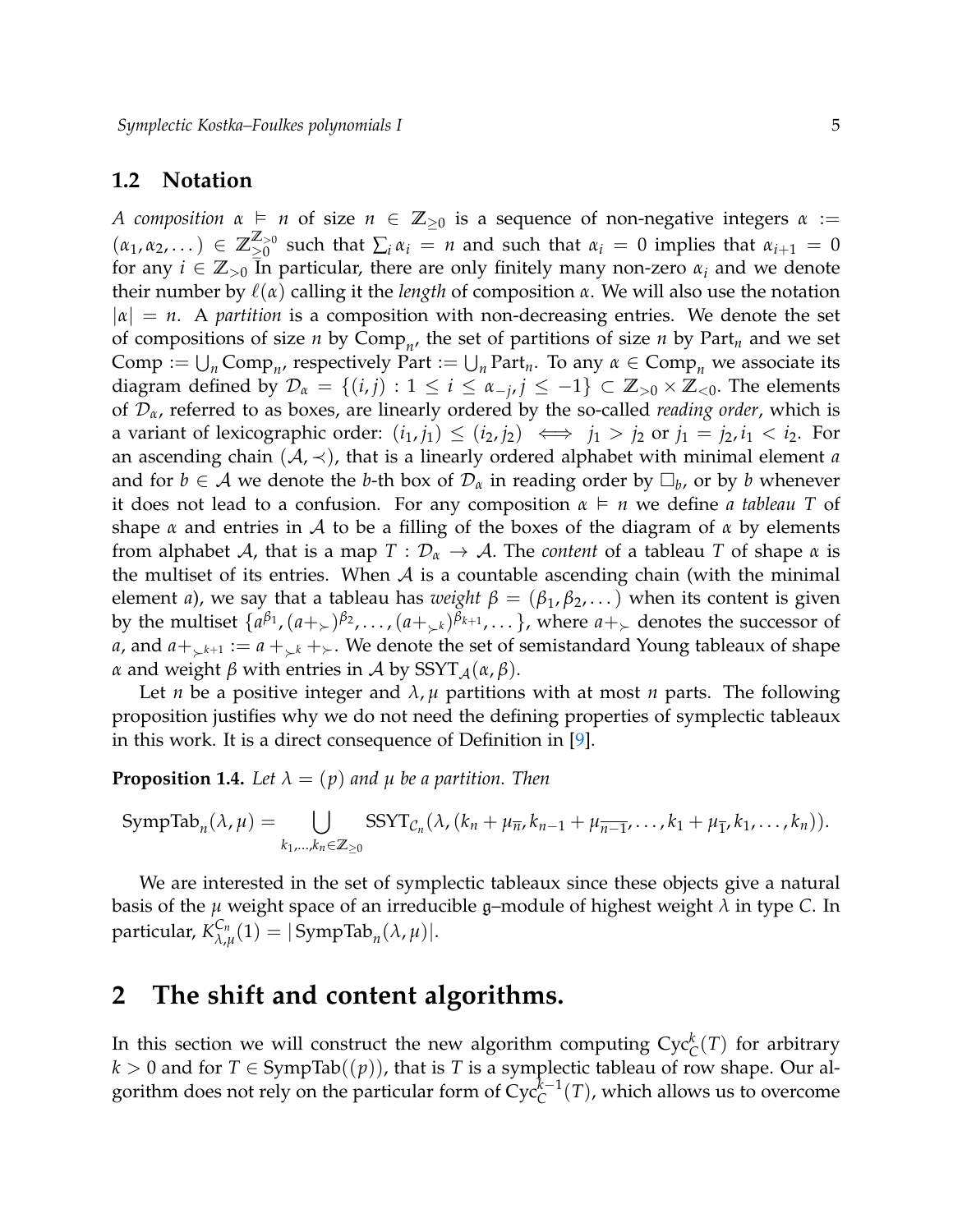the problem of controlling many local dependencies present in Lecouvey's original algorithm. This construction is the main ingredient in the proof of [Theorem 1.3.](#page-3-0) Reordering the parts of a composition  $\alpha \models n$  gives a partition  $\lambda \vdash n$ . Note that  $\lambda$  can be also seen as the result of lifting all the boxes in each column of *α* so that after the lift, the boxes in the given column are lying in consecutive rows starting from the first row. For this reason, we denote by grav the map  $Comp_n \to Part_n$ ,  $\alpha \mapsto \lambda$  and call it the gravity map. This map is naturally also defined on tableaux.

#### **2.1 Shifting**

 $n \in \mathbb{Z}_{\geq 0}$  and define shift :  $\text{Comp}_n \to \text{Comp}_n$  as follows

$$
\text{shift}(\alpha) = \begin{cases} \alpha & \text{if } \alpha = (1^l, 0, \dots) \text{ for some } l \in \mathbb{Z}_{\geq 0}; \\ \alpha - e_i + e_{i+1} & \text{otherwise}; \end{cases}
$$

where  $e_i = (0, \ldots, 0, 1, 0 \ldots)$  and  $i = \min\{j \mid \alpha_j = \max_k \alpha_k\}$ . We define the operator  $i - 1$  times

 $simp : Comp \times Part \rightarrow Comp \times Part$ 

by the following recursive algorithm:

#### **Algorithm 1** Defining simp(*α*, *µ*).

```
Input: A partition µ and a composition α.
Output: A pair (\beta, \nu) \in \text{Comp} \times \text{Part}.
   β = α
   ν = µ
   while max \beta_k = \nu_1 do
       \nu = \nu \setminus \nu_1β = β \setminus max β_kend while
```
We extend the domain of the operator shift : Comp  $\times$  Part  $\rightarrow$  Comp  $\times$  Part by:

$$
shift(\alpha, \mu) = \begin{cases} (shift(\alpha), \mu) & \text{if } (\alpha, \mu) \neq \text{simp}(\alpha, \mu); \\ (shift (simp(\alpha, \mu_1), simp(\alpha, \mu_2)) & otherwise; \end{cases}
$$

where  $\text{simp}(\alpha, \mu)_i$  denotes the *i*-th coordinate of  $\text{simp}(\alpha, \mu)$ . For the geometric intuition behind these definitions, see [\[2,](#page-11-3) Section 2.4].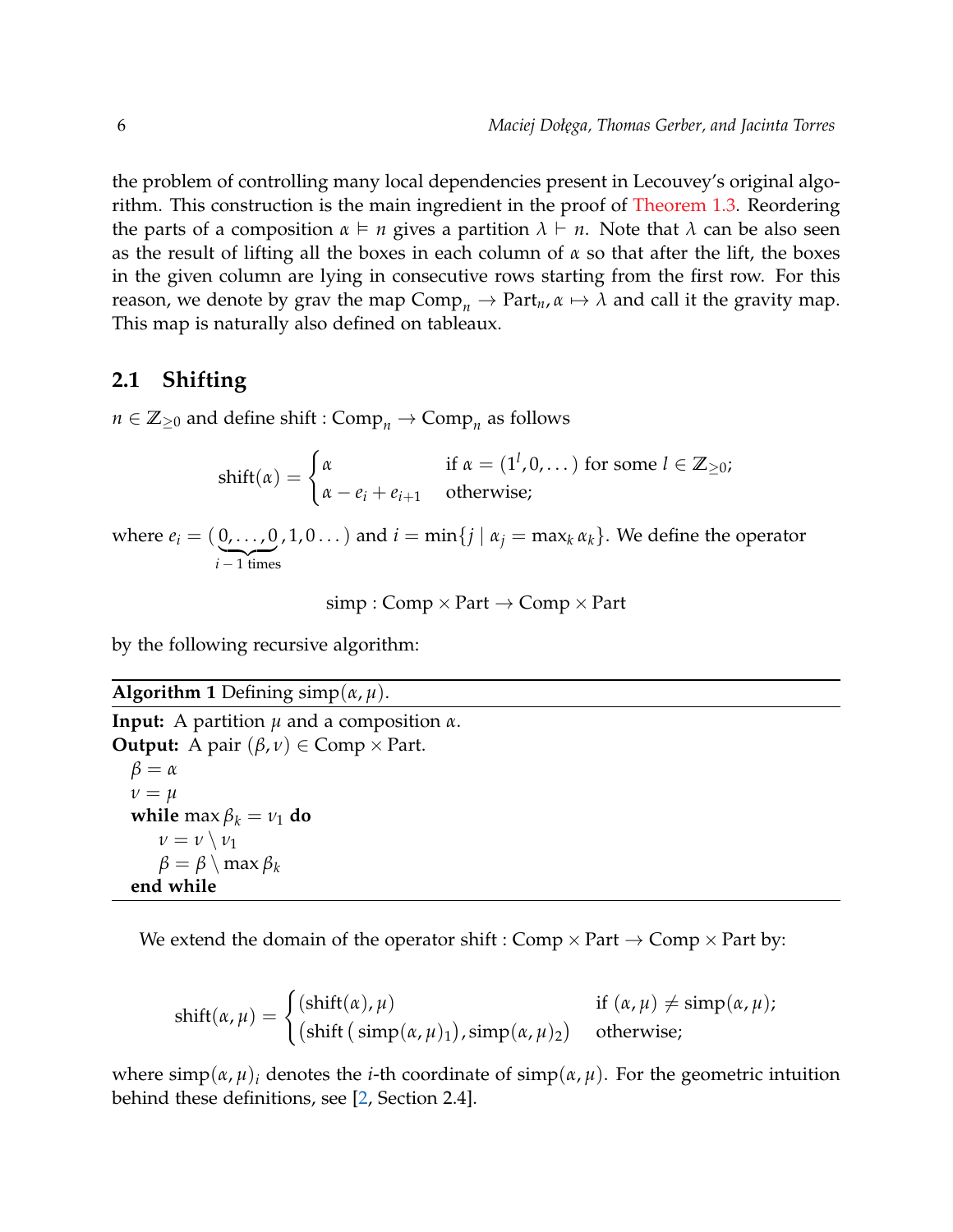**Lemma 2.1.** [\[2,](#page-11-3) Lemma 2.6] For any pair  $(\alpha, \mu) \in \text{Comp} \times \text{Part}$  there exists an integer m and *a partition*  $\nu$  *such that*  $\text{shift}^m(\alpha,\mu) = ((1^l),\nu)$  *and is a fixed point of*  $\text{shift}$  *(for some*  $l\geq 0$ *), that*  $i s \nu_1 \neq 1$ .

<span id="page-6-0"></span>We define

$$
m_{\mu}(\alpha) = \min\{m|\text{shift}^{m+1}(\alpha,\mu) = \text{shift}^{m}(\alpha,\mu)\}.
$$
 (2.1)

<span id="page-6-1"></span>**Corollary 2.2.** [\[2,](#page-11-3) Corollary 2.7]. In the special case  $\alpha = (p)$ ,  $|\mu| \leq p$  we have

$$
m_{\mu}(\alpha) = \sum_{i} (i-1)\mu_{i} + \frac{(p-|\mu|)(p-|\mu|+2\ell(\mu)-1)}{2}.
$$

#### **2.2 The content function.**

Given a composition *α* and two boxes *b* and  $b'$  in *α* such that  $b < b'$  in the reading order, their *distance* in *α* is defined by

$$
\delta_{\alpha}(b,b') = \mathrm{row}_{\alpha}(b') - \mathrm{row}_{\alpha}(b) - \chi(\mathrm{col}_{\alpha}(b) \geq \mathrm{col}_{\alpha}(b')),
$$

where, for a condition  $\mathscr{C}$ , we define  $\chi(\mathscr{C}) = 1$  if  $\mathscr{C}$  is satisfied, and  $\chi(\mathscr{C}) = 0$  otherwise, and  $row_k(s)$  and  $col_k(s)$  denote the row and column index of *s* counted from top to bottom and from left to right, respectively. In [Algorithm 2](#page-7-0) we define a tableau which we show to be equal to  $Cyc^k(T)$ . Note that [Algorithm 2](#page-7-0) decomposes the set of boxes into two disjoint sets. The first set contains the boxes which had no associated partners; we call such a box *b* a *single*. All the other boxes are matched into pairs by associating their partners; for such a box *b* we denote by partner(*b*) its partner (note that  $partner(partner(b)) = b$ ).

**Example 2.3** (Weight zero)**.** Let *T* be a tableau of shape (2*q*) and weight zero (note that all tableaux of weight zero must have an even number of boxes). We may label its boxes by elements in the interval  $[\bar{q}, q] \subset \mathcal{C}$ . We have  $\alpha = \text{shift}^k((2q), 0)_1 = \text{shift}^k((2q)),$  and the content of a given box in  $T_k$  is given by

$$
T_k(S) = \begin{cases} \frac{T(S) + \delta_{\alpha}(\overline{S}, S)}{\overline{T_k(\overline{S})}} & \text{if } S > 0, \\ 0 & \text{if } S < 0. \end{cases}
$$

Boxes  $\overline{S}$  and *S* are always *partners*, and they will hence have opposite contents in  $T_k$ for each  $k \leq m(T)$ .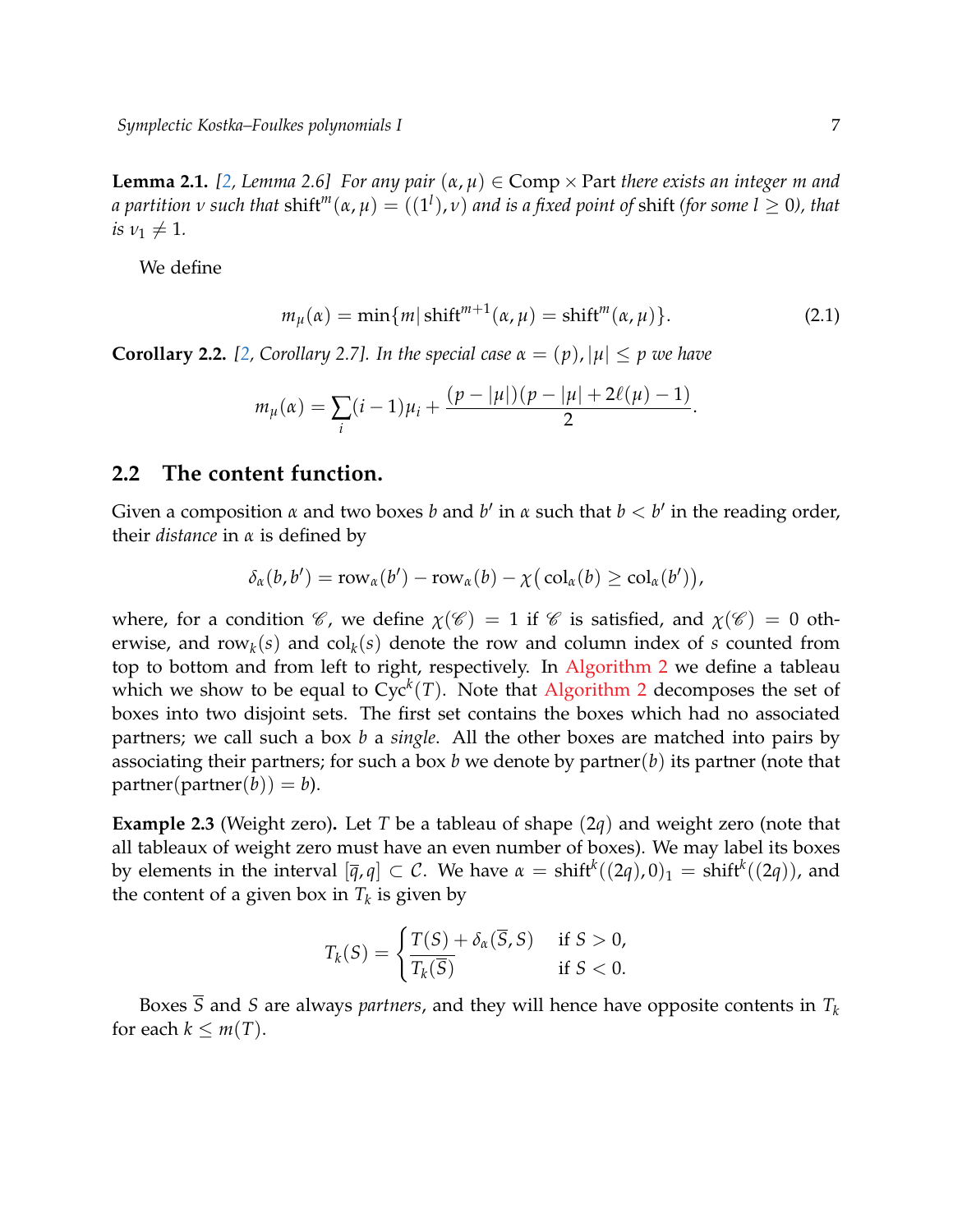<span id="page-7-0"></span>**Algorithm 2** Defining the tableau *T<sup>k</sup>* .

**Input:** Nonnegative integers  $k, k_1, \ldots, k_n$  and a partition  $\mu = (\mu_{\overline{n}}, \ldots, \mu_{\overline{1}})$ . **Output:** The tableau  $T_k : [1, |\alpha|] \to C$  of shape  $\alpha$ .  $p = \sum_{i=1}^{n} (2k_i + \mu_i)$  $\alpha = \text{shift}^k((p), \mu)_1$ nred =  $\ell(\mu) - \ell(\text{shift}^k((p),\mu)_2)$  . ⊳ nred counts the number of reductions performed so far  $R = n - n$ red +1  $I_{\alpha}$  = { $\overline{n + \text{nred}}^{k_n}, \ldots, \overline{r + \text{nred}}^{k_r}, \overline{r - 1 + \text{nred}}^{k_{r-1} + \mu_{\overline{r-1}}}, \ldots, \overline{1 + \text{nred}}^{k_1 + \mu_{\overline{1}}}, (1 + \overline{r})$  $(\text{nred})^{k_1}, \ldots, (\textit{n} + \text{nred})^{k_n}$  $f_{\alpha} : [1, |\alpha|] \rightarrow I_{\alpha}$  s.t.  $f_{\alpha}$  is the unique non-decreasing bijection  $\qquad \qquad \triangleright f_{\alpha}$  is the natural labeling of elements in the multiset *I<sup>α</sup>*  $D = \min\{S \in [1, |\alpha|] \mid f_\alpha(S)$  is unbarred} *n*  $\sum_{i}^{n} k_i + \sum_{i}^{r-1}$  $\sum_{i}^{r-1} \mu_{\bar{i}} + 1$  $D' = \max\{S \in [1, |\alpha|] \mid f_\alpha(S) \text{ is barred}\}.$ *n*  $\sum_{i}^{n} k_i + \sum_{i}^{r-1}$  $\mu_i^{-1}$   $\mu_i^{-1}$  $M=1$ **while**  $D \leq |\alpha|$  **do** partners = False  $X = f_\alpha(D) + \delta_\alpha(D', D)$ **while** partners == False **do if**  $X \leq M + \text{nred or } M \geq R$  **then**  $partners = True$  $T_k(D') = \overline{X}$ ,  $T_k(D) = X$  (the boxes *D'* and *D* are said to be *partners*)  $D = D + 1$ ,  $D' = D' - 1$ **else**  $T_k(S) = \overline{M + \text{nred}}$  for all  $S \in [D' - \mu_{\overline{M}} + 1, D']$  $D' = D' - \mu_{\overline{M}}$  $M = M + 1$ **end if end while end while**

**Example 2.4.**

Let *T* = <sup>3</sup> <sup>3</sup> <sup>3</sup> <sup>3</sup> <sup>2</sup> <sup>2</sup> <sup>2</sup> <sup>2</sup> <sup>2</sup> <sup>1</sup> <sup>1</sup> <sup>1</sup> <sup>1</sup> <sup>1</sup> <sup>1</sup> <sup>1</sup> <sup>1</sup> <sup>1</sup> <sup>2</sup> <sup>2</sup> <sup>2</sup> <sup>3</sup> .

Then  $n = 3$ ,  $(k_3, k_2, k_1) = (1, 3, 4)$  and  $\mu = (\mu_{\overline{3}}, \mu_{\overline{2}}, \mu_{\overline{1}}) = (3, 2, 1)$ . We would like to compute  $T_{78}$ . Since  $p = 22$ , we know that  $\alpha = \text{shift}^{78}((22), \mu)_1$  which is equal to  $(2, 2, 3, 4, 3, 3, 2)$ . Moreover shift<sup>78</sup> $((22), \mu)_2 = (2, 1)$ , thus nred = 1,  $R = 3$  and  $I_\alpha =$  $\{\overline{4}, \overline{3}^5, \overline{2}^5, 2^4, 3^3, 4\}.$ 

Let us first assign labels to all the boxes in *α* according to the reading order: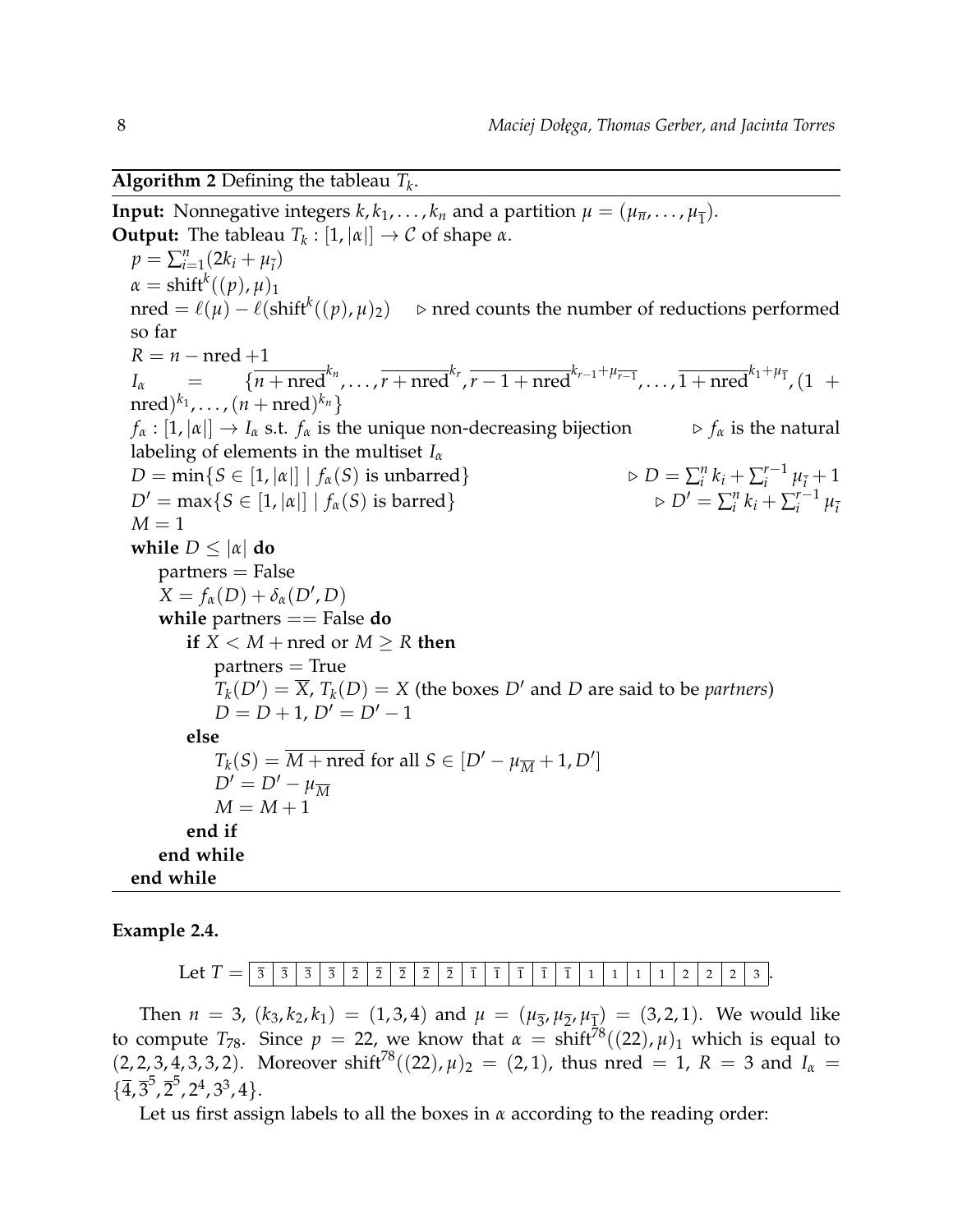

Note that at the beginning of our algorithm  $D = 12$ ,  $D' = 11$  and  $M = 1$ . We perform the algorithm described above to find a partner box for 12 in *α* and to calculate their contents. Since

$$
\delta_{\alpha}(11,12)=0,
$$

we have that  $X = f_{\alpha}(12) + \delta_{\alpha}(11, 12) = 2 = M + \text{nred}$ . Therefore 12 and 11 are not partners, and  $T_{78}(11) = \overline{2}$ ,  $D' = 10$ ,  $M = 2$ . Thus 11 is a single and we are still looking for a partner for 12.  $X = f_{\alpha}(12) + \delta_{\alpha}(10, 12) = 2 < 3 = M + \text{nred now}$ , which means that partner(12) = 10 so  $\overline{T_k(12)} = T_k(10) = 2$  and  $D = 13$ ,  $D' = 9$ . Similarly as before partner(13) = 9 so  $\overline{T_k(13)} = T_k(9) = 2$  and  $D = 14$ ,  $D' = 8$ . At this step our tableau has the following form:



.

Note that now

$$
\delta_{\alpha}(8,14)=1,
$$

so 8 and 14 are not partners since  $X = f_\alpha(14) + \delta_\alpha(8, 14) = 2 + 1 = M + \text{nred}$ . Therefore 8 and 9 are singles and  $T_{78}(7) = T_{78}(8) = \overline{3}$ ,  $D' = 6$ ,  $M = 3$ . But now  $M \ge 3 = R$  so our algorithm will assign partners at every step: (14, 6), (15, 5), (16, 4), (17, 3), (18, 2), (19, 1). Moreover, the distances between partners are as follows:

$$
\delta_{\alpha}(6, 14) = \delta_{\alpha}(5, 15) = 2, \n\delta_{\alpha}(4, 16) = 3, \n\delta_{\alpha}(3, 17) = 4, \n\delta_{\alpha}(2, 18) = 5, \n\delta_{\alpha}(1, 19) = 6.
$$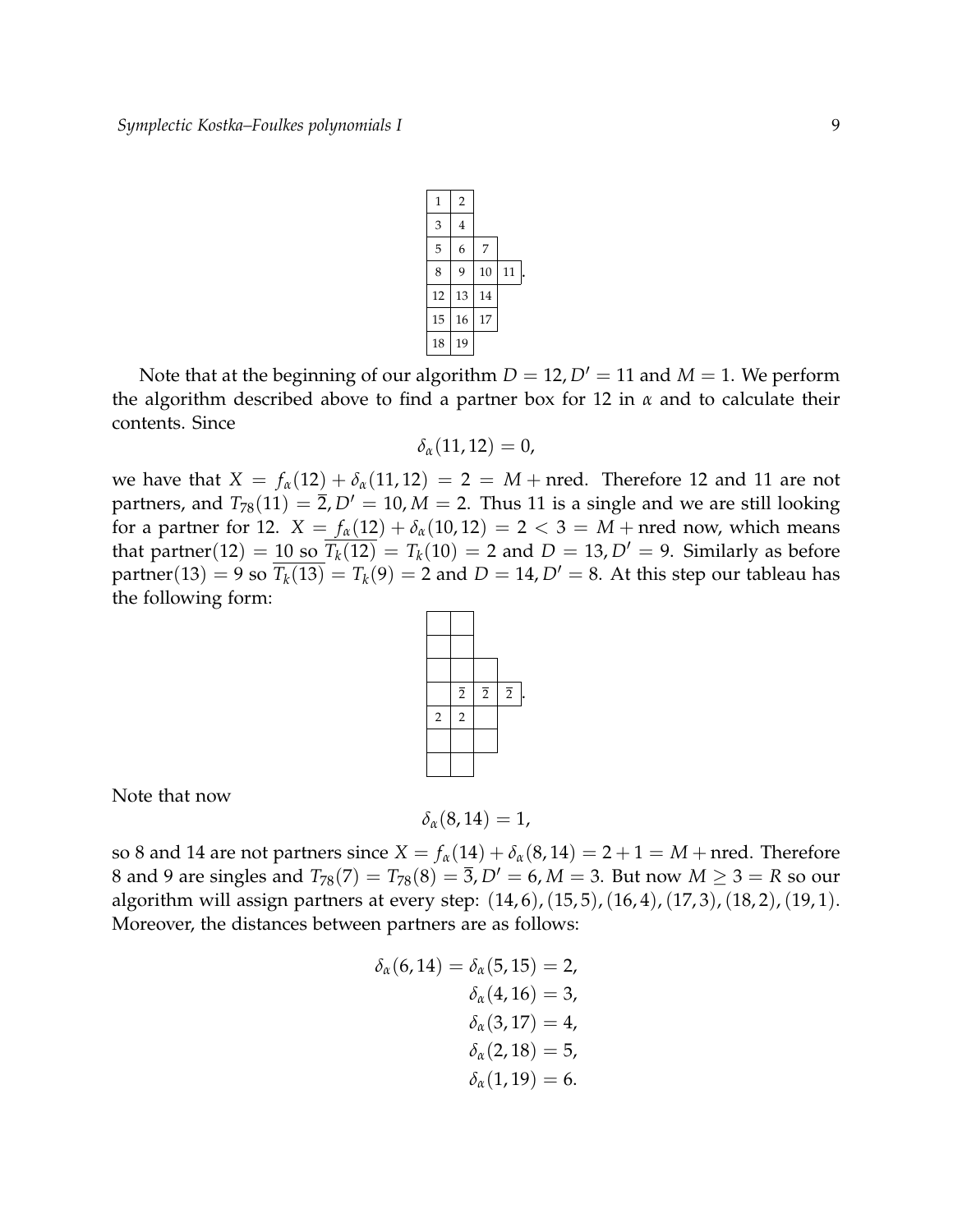Since

$$
f_{\alpha}(6) = f_{\alpha}(5) = 2,
$$
  

$$
f_{\alpha}(4) = f_{\alpha}(3) = f_{\alpha}(2) = 3,
$$
  

$$
f_{\alpha}(1) = 4,
$$

we obtain the following tableau  $T_{78}$ :

| $\overline{10}$ | $\overline{8}$ |                |                |
|-----------------|----------------|----------------|----------------|
| $\overline{7}$  | $\overline{6}$ |                |                |
| $\overline{4}$  | $\overline{4}$ | $\overline{3}$ |                |
| $\overline{3}$  | $\overline{2}$ | $\overline{2}$ | $\overline{2}$ |
| $\overline{2}$  | $\overline{2}$ | $\overline{4}$ |                |
| 4               | 6              | 7              |                |
| 8               | 10             |                |                |

In [\[2\]](#page-11-3), we show the following proposition, which is the key ingredient in the proof of our main result.

<span id="page-9-0"></span>**Proposition 2.5.** Let  $\mu = (\mu_{\overline{n}}, \mu_{\overline{n-1}}, \ldots, \mu_{\overline{1}})$  be a partition,  $\ell(\mu) = #\{i : \mu_i > 0\}$ , and let  $T \in \text{SympTab}_n((p), \mu)$ *. Then* 

<span id="page-9-1"></span>
$$
Cyc_C^k(T) = \text{red}(\text{grav}(T_k)),\tag{2.2}
$$

*where the reduction operation is as defined in [\[9,](#page-11-8) Section 4.3], see also [\[2,](#page-11-3) Section 3.4].*

*Idea of proof.* The idea of the proof is to carry out a careful, recursive study of the cyclage, and in particular insertion algorithms of Lecouvey. In particular, we need a slightly different definition of Lecouvey's insertion algorithm, which can be found in [\[2,](#page-11-3) Proposition 3.3]. Although the idea of the proof is simple, it is rather involved due to the technical nature of the symplectic insertion algorithm. The reader is therefore referred to the full version of this work, see [\[2,](#page-11-3) Section 4].  $\Box$ 

# **3 A proof of Lecouvey's conjecture for one row and general weight**

<span id="page-9-2"></span>In this section we are going to apply [\(2.2\)](#page-9-1) to prove [Theorem 1.3.](#page-3-0) We need the following proposition due to Lecouvey, which is an easy consequence of the following Morris recurrence formula described in [\[9\]](#page-11-8):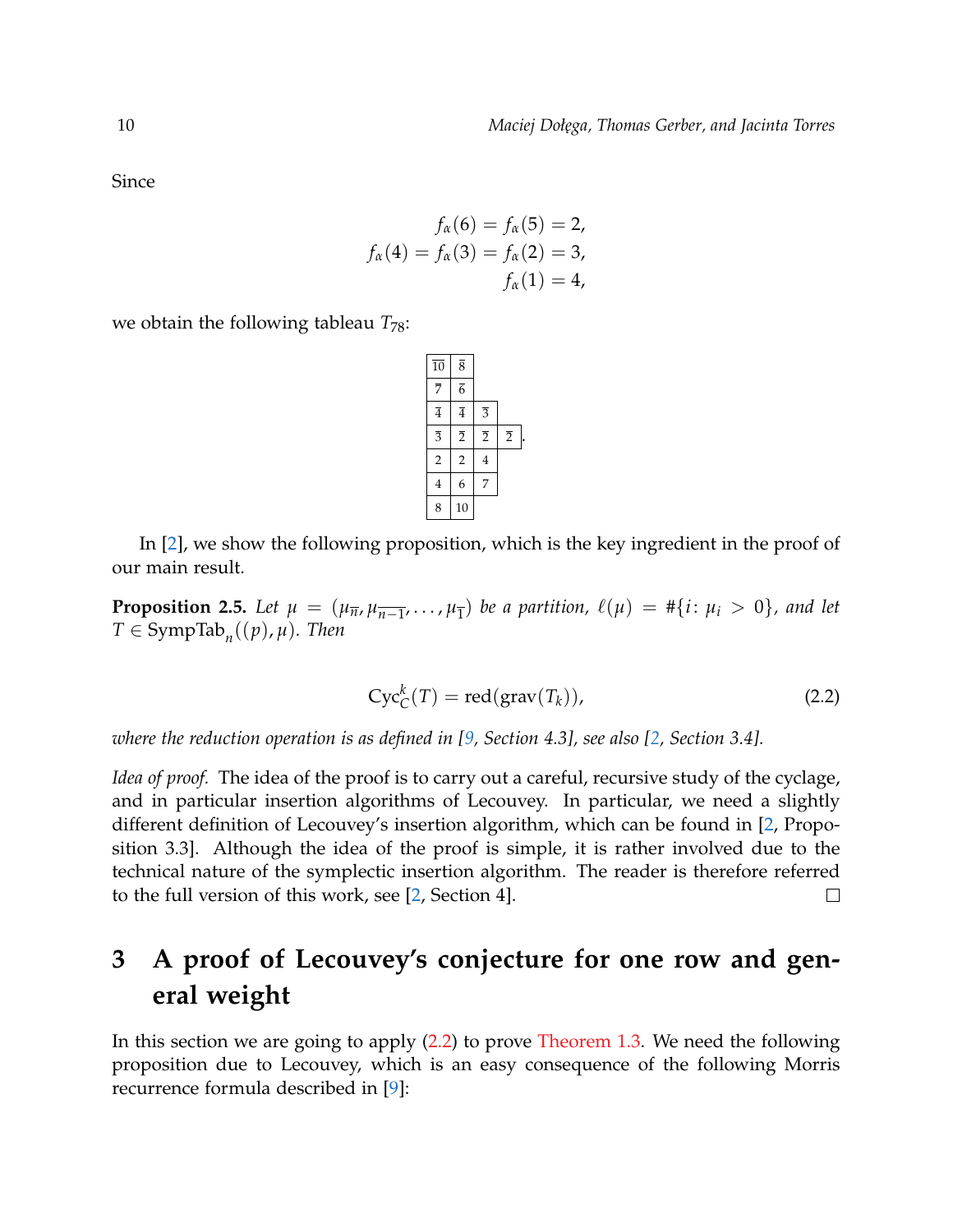**Proposition 3.1.** [\[9,](#page-11-8) Proposition 3.2.3.] Let  $\mu = (\mu_{\overline{n}}, \mu_{\overline{n-1}}, \ldots, \mu_{\overline{1}})$  be a partition and  $p \ge |\mu|$ *be a positive integer. Then*

$$
K_{(p),\mu}^{C_n}(q) = q^{f_n(\mu)} \cdot \sum_{T \in \text{SympTab}_n((p),\mu)} q^{\theta_n(T)}
$$

*where*  $f_n(\mu) = \sum_{i=1}^n (n-i)\mu_{\overline{i}}$  and

$$
\theta_n(T) = \sum_{i=1}^n (2(n-i) + 1)k_i,
$$

 $\mathsf{where} \ T \in \mathrm{SSYT}ab_{\mathcal{C}_n}((p),(k_n+\mu_{\overline{n}},k_{n-1}+\mu_{\overline{n-1}},\ldots,k_1+\mu_{\overline{1}},k_1,\ldots,k_n)).$ 

*Proof of [Theorem 1.3.](#page-3-0)* Let *T* be as in the statement of [Proposition 3.1.](#page-9-2) [Proposition 2.5](#page-9-0) (see [\[2,](#page-11-3) Section 3.4]) implies that  $m(T) = \min\{k : T_k = T_{k+1}\}\)$ , which is simply equal to  $m_{\mu}((p))$  defined by [\(2.1\)](#page-6-0). Let us compute  $E_{\mathcal{C}(T)}$ . Notice that  $\mathcal{C}(T)$  is a column of weight 0 and length  $\sum_i k_i$ . Therefore, for any  $\Box$ ,  $\Box + 1 \in I_{>0}$  we have

$$
C(T)(\Box + 1) - C(T)(\Box) = \delta_{shape(C(T))} (partner(\Box + 1), \Box + 1) -
$$

$$
- \delta_{shape(C(T))} (partner(\Box), \Box) = 2.
$$

Therefore  $E_{C(T)}$  consists of all positive entries of  $C(T)$  and due to the construction given by [Algorithm 2](#page-7-0) we know that nred  $= \ell(\mu)$ , thus

$$
E_{C(T)} = \{i + \ell(\mu) + 2j : 1 \le i \le n, \sum_{l \le i-1} k_l \le j < \sum_{l \le i} k_l\}.
$$

Finally, using [Corollary 2.2](#page-6-1) we may calculate (see [\[2\]](#page-11-3)):

$$
ch_n(T) = f_n(\mu) + \theta_n(T)
$$

and comparing this with [Proposition 3.1](#page-9-2) finishes the proof.

#### $\Box$

## **Acknowledgments**

We thank Cédric Lecouvey for many interesting conversations. The SageMath computer algebra system [\[15\]](#page-11-13) has been used for experimentation leading up to many of the results presented in the paper.

### **References**

<span id="page-10-0"></span>[1] L. M. Butler. "Subgroup lattices and symmetric functions". *Mem. Amer. Math. Soc.* **112**.539 (1994), pp. vi+160. [Link.](http://dx.doi.org/10.1090/memo/0539)